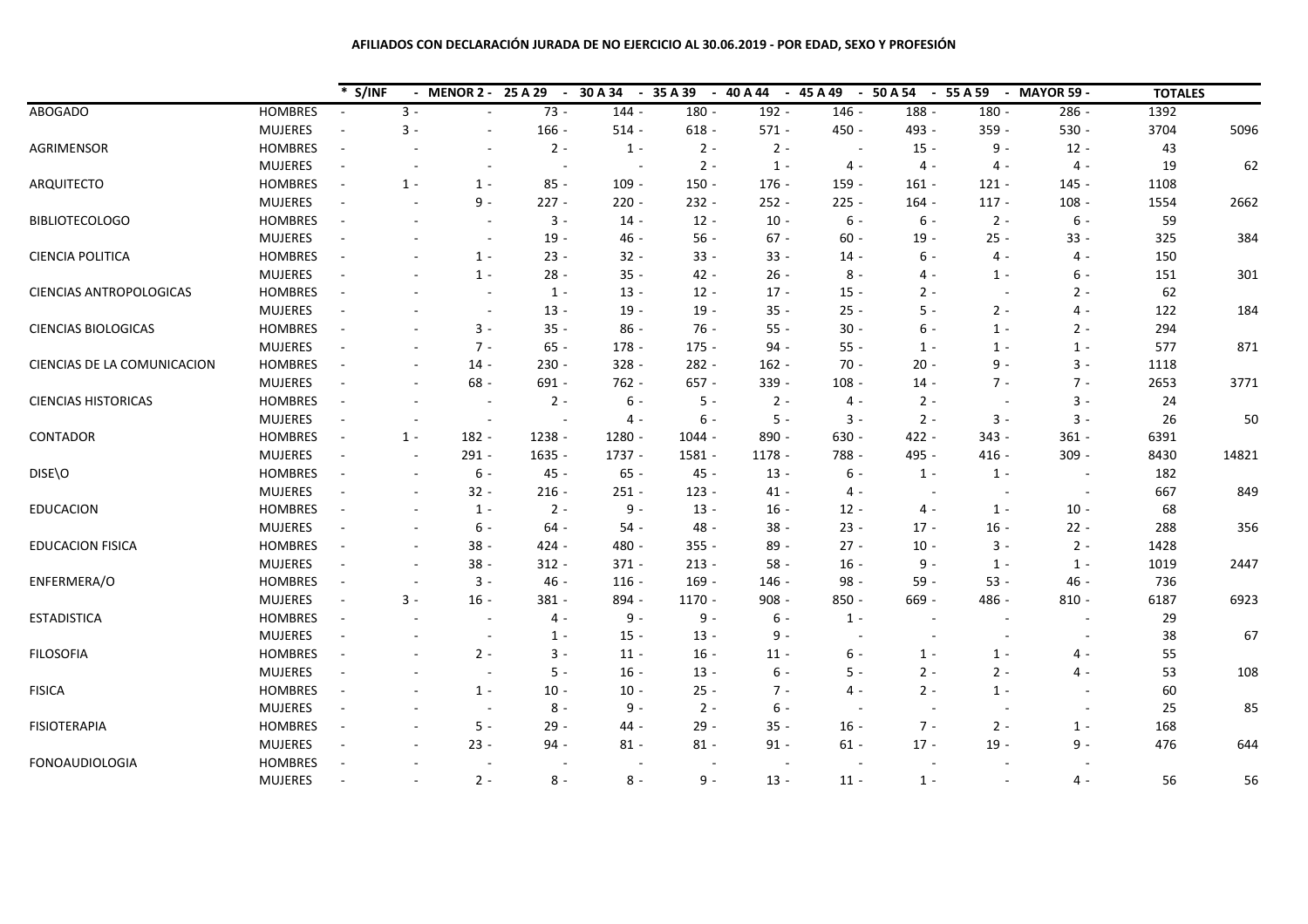# **AFILIADOS CON DECLARACIÓN JURADA DE NO EJERCICIO AL 30.06.2019 - POR EDAD, SEXO Y PROFESIÓN**

|                        |                | $*$ S/INF                |                          | - MENOR 2 - 25 A 29 | 30 A 34<br>$\sim$                  | 35 A 39<br>$\sim$<br>$\sim$ | 40 A 44 | $-45A49$<br>$\sim$       | 50 A 54<br>$\sim$        | 55 A 59                  | - MAYOR 59 -             | <b>TOTALES</b> |      |
|------------------------|----------------|--------------------------|--------------------------|---------------------|------------------------------------|-----------------------------|---------|--------------------------|--------------------------|--------------------------|--------------------------|----------------|------|
| <b>GEOGRAFIA</b>       | <b>HOMBRES</b> |                          |                          |                     | $2 -$                              | $3 -$                       | $1 -$   | $2 -$                    |                          |                          |                          | 8              |      |
|                        | <b>MUJERES</b> |                          |                          | $3 -$               | ÷.                                 | $3 -$                       |         |                          |                          |                          | $1 -$                    | $\overline{7}$ | 15   |
| <b>GEOLOGIA</b>        | <b>HOMBRES</b> | $\overline{\phantom{a}}$ |                          | $5 -$               | $9 -$                              | $5 -$                       | $6 -$   | $2 -$                    |                          |                          | $\overline{\phantom{a}}$ | 27             |      |
|                        | <b>MUJERES</b> | $\overline{\phantom{a}}$ |                          | $5 -$               | $5 -$                              | $3 -$                       | $9 -$   | $1 -$                    | $1 -$                    |                          | $\sim$                   | 24             | 51   |
| HUMANIDADES            | <b>HOMBRES</b> | $\overline{\phantom{a}}$ |                          | $1 -$               | $2 -$                              | 4 -                         |         | $\overline{\phantom{a}}$ |                          |                          | $\overline{\phantom{a}}$ | $\overline{7}$ |      |
|                        | <b>MUJERES</b> | $\overline{\phantom{a}}$ |                          | $1 -$               | $2 -$                              | $8 -$                       | $3 -$   | $2 -$                    | $\overline{\phantom{a}}$ |                          | $\overline{\phantom{a}}$ | 16             | 23   |
| INGENIERO AGRONOMO     | <b>HOMBRES</b> | $\blacksquare$           | $3 -$                    | 296 -<br>$18 -$     | 339 -                              | $258 -$                     | $267 -$ | 296 -                    | $222 -$                  | $292 -$                  | 589 -                    | 2580           |      |
|                        | <b>MUJERES</b> | $\overline{\phantom{a}}$ |                          | $17 -$<br>136 -     | $113 -$                            | $87 -$                      | $131 -$ | $137 -$                  | 98 -                     | $103 -$                  | $165 -$                  | 987            | 3567 |
| <b>INGENIERO CIVIL</b> | <b>HOMBRES</b> | $\overline{\phantom{a}}$ | $\sim$                   | $2 -$<br>$52 -$     | $57 -$                             | $74 -$                      | $52 -$  | 45 -                     | $54 -$                   | $82 -$                   | $82 -$                   | 500            |      |
|                        | <b>MUJERES</b> | $\overline{\phantom{a}}$ | $\overline{\phantom{a}}$ | $3 -$<br>$39 -$     | $34 -$                             | 44 -                        | $29 -$  | $18 -$                   | $28 -$                   | $20 -$                   | $11 -$                   | 226            | 726  |
| INGENIERO INDUSTRIAL   | <b>HOMBRES</b> | $\overline{\phantom{a}}$ | $1 -$                    | $26 -$<br>459 -     | 762 -                              | 769 -                       | $640 -$ | $504 -$                  | 391 -                    | $348 -$                  | 298 -                    | 4198           |      |
|                        | <b>MUJERES</b> |                          | $1 -$                    | $8 -$<br>$143 -$    | 194 -                              | 181 -                       | 188 -   | $154 -$                  | $170 -$                  | $165 -$                  | $75 -$                   | 1279           | 5477 |
| LABORATORIO CLINICO    | <b>HOMBRES</b> | $\overline{\phantom{a}}$ |                          | $1 -$<br>$15 -$     | $26 -$                             | $21 -$                      | $17 -$  | $11 -$                   | $3 -$                    | $3 -$                    | $1 -$                    | 98             |      |
|                        | <b>MUJERES</b> | $\overline{\phantom{a}}$ | $\overline{\phantom{a}}$ | $22 -$<br>$109 -$   | $117 -$                            | $127 -$                     | $102 -$ | $97 -$                   | $21 -$                   | $8 -$                    | $2 -$                    | 605            | 703  |
| LETRAS                 | <b>HOMBRES</b> | $\blacksquare$           | $\overline{\phantom{a}}$ | 4 -<br>$\sim$       | $7 -$                              | $11 -$                      | $6 -$   | $3 -$                    | $1 -$                    | $\overline{\phantom{a}}$ | $\sim$                   | 32             |      |
|                        | <b>MUJERES</b> | $\blacksquare$           | $\sim$                   | $1 -$<br>6 -        | $6 -$                              | $15 -$                      | $18 -$  | $10 -$                   | $1 -$                    | $5 -$                    | $8 -$                    | 70             | 102  |
| LINGUISTICA            | <b>HOMBRES</b> | $\overline{\phantom{a}}$ |                          | $2 -$               | $\overline{\phantom{a}}$           | $2 -$                       | $4 -$   | $1 -$                    | $\overline{\phantom{a}}$ |                          | $1 -$                    | 10             |      |
|                        | <b>MUJERES</b> | $\overline{\phantom{a}}$ |                          | $1 -$               | $7 -$                              | $7 -$                       | $8 -$   | $6 -$                    | $3 -$                    | 4 -                      | $2 -$                    | 38             | 48   |
| <b>MARKETING</b>       | <b>HOMBRES</b> | $\overline{\phantom{a}}$ |                          | $12 -$              | $42 -$                             | $38 -$                      | $34 -$  | $21 -$                   |                          |                          | $\overline{a}$           | 147            |      |
|                        | <b>MUJERES</b> | $\overline{\phantom{a}}$ |                          | $23 -$<br>4 -       | $34 -$                             | $48 -$                      | 48 -    | $13 -$                   |                          |                          | $1 -$                    | 171            | 318  |
| <b>MATEMATICAS</b>     | <b>HOMBRES</b> | $\overline{\phantom{a}}$ |                          | $3 -$<br>$8 -$      | $17 -$                             | $20 -$                      | $5 -$   | 6 -                      |                          |                          | $2 -$                    | 61             |      |
|                        | <b>MUJERES</b> | $\overline{\phantom{a}}$ |                          | $6 -$               | $9 -$                              | $10 -$                      | $6 -$   | $1 -$                    |                          |                          |                          | 32             | 93   |
| <b>MEDICO</b>          | <b>HOMBRES</b> | $\overline{\phantom{a}}$ | $8 -$                    | $86 -$              | 139 -                              | 148 -                       | $150 -$ | $150 -$                  | $200 -$                  | $260 -$                  | $681 -$                  | 1822           |      |
|                        | <b>MUJERES</b> | $\omega$                 | 4 -                      | $2 -$<br>$262 -$    | $324 -$                            | 334 -                       | $329 -$ | $263 -$                  | 359 -                    | 388 -                    | 760 -                    | 3025           | 4847 |
| NEUMOCARDIOLOGIA       | <b>HOMBRES</b> | $\overline{\phantom{a}}$ |                          | $2 -$               | $8 -$                              | $8 -$                       | $7 -$   | $3 -$                    | $2 -$                    | $1 -$                    | $2 -$                    | 33             |      |
|                        | <b>MUJERES</b> | $\overline{\phantom{a}}$ | $\sim$                   | $8 -$<br>$21 -$     | $17 -$                             | $18 -$                      | $12 -$  | $10 -$                   | $9 -$                    | $5 -$                    | $6 -$                    | 106            | 139  |
| <b>NUTRICIONISTA</b>   | <b>HOMBRES</b> | $\overline{\phantom{a}}$ |                          | $26 -$              | $31 -$                             | $20 -$                      | $12 -$  | $8 -$                    | $2 -$                    | $\sim$                   |                          | 99             |      |
|                        | <b>MUJERES</b> | $\overline{\phantom{a}}$ | $\sim$                   | $26 -$<br>333 -     | 471 -                              | $350 -$                     | $261 -$ | $171 -$                  | $33 -$                   | $16 -$                   | $26 -$                   | 1687           | 1786 |
| <b>ODONTOLOGO</b>      | <b>HOMBRES</b> | $\blacksquare$           | $1 -$                    | $1 -$<br>$7 -$      | $11 -$                             | $8 -$                       | $17 -$  | $36 -$                   | $40 -$                   | $61 -$                   | $131 -$                  | 313            |      |
|                        | <b>MUJERES</b> | $\overline{\phantom{a}}$ |                          | $1 -$<br>$29 -$     | $35 -$                             | 44 -                        | $58 -$  | $88 -$                   | $123 -$                  | $167 -$                  | $221 -$                  | 766            | 1079 |
| <b>OFTALMOLOGIA</b>    | <b>HOMBRES</b> | $\sim$                   |                          |                     | $2 -$<br>$\overline{\phantom{a}}$  | $1 -$                       |         | $\sim$                   |                          |                          | $2 -$                    | 5              |      |
|                        | <b>MUJERES</b> |                          |                          | 5 -                 | $10 -$                             | 4 -                         | $2 -$   | $3 -$                    |                          |                          | $1 -$                    | 25             | 30   |
| PARTERA                | <b>HOMBRES</b> | ÷,                       |                          |                     | $\sim$<br>$\overline{a}$           | $\overline{a}$              |         | $\overline{\phantom{a}}$ | $\overline{\phantom{a}}$ | $\sim$                   |                          |                |      |
|                        | <b>MUJERES</b> |                          |                          | $7 -$<br>$59 -$     | $87 -$                             | $67 -$                      | $74 -$  | $51 -$                   | $21 -$                   | 42 -                     | $119 -$                  | 527            | 527  |
| PROCURADOR             | <b>HOMBRES</b> | $\overline{\phantom{a}}$ | $\overline{\phantom{a}}$ | $3 -$<br>$22 -$     | $33 -$                             | $19 -$                      | $26 -$  | $9 -$                    | $57 -$                   | $117 -$                  | $311 -$                  | 597            |      |
|                        | <b>MUJERES</b> | $\overline{\phantom{a}}$ | $\sim$                   | $8 -$<br>$69 -$     | $87 -$                             | $94 -$                      | $75 -$  | $76 -$                   | $257 -$                  | $380 -$                  | $625 -$                  | 1671           | 2268 |
| PROCURADOR S/TITULO    | <b>HOMBRES</b> | $\overline{\phantom{a}}$ | $3 -$                    |                     | $\sim$<br>$\overline{\phantom{a}}$ | $\overline{\phantom{a}}$    |         | $\overline{\phantom{a}}$ |                          |                          | $4 -$                    | 7              |      |
|                        | <b>MUJERES</b> | $\overline{\phantom{a}}$ | $1 -$                    |                     |                                    |                             |         |                          |                          |                          | 4 -                      | 5              | 12   |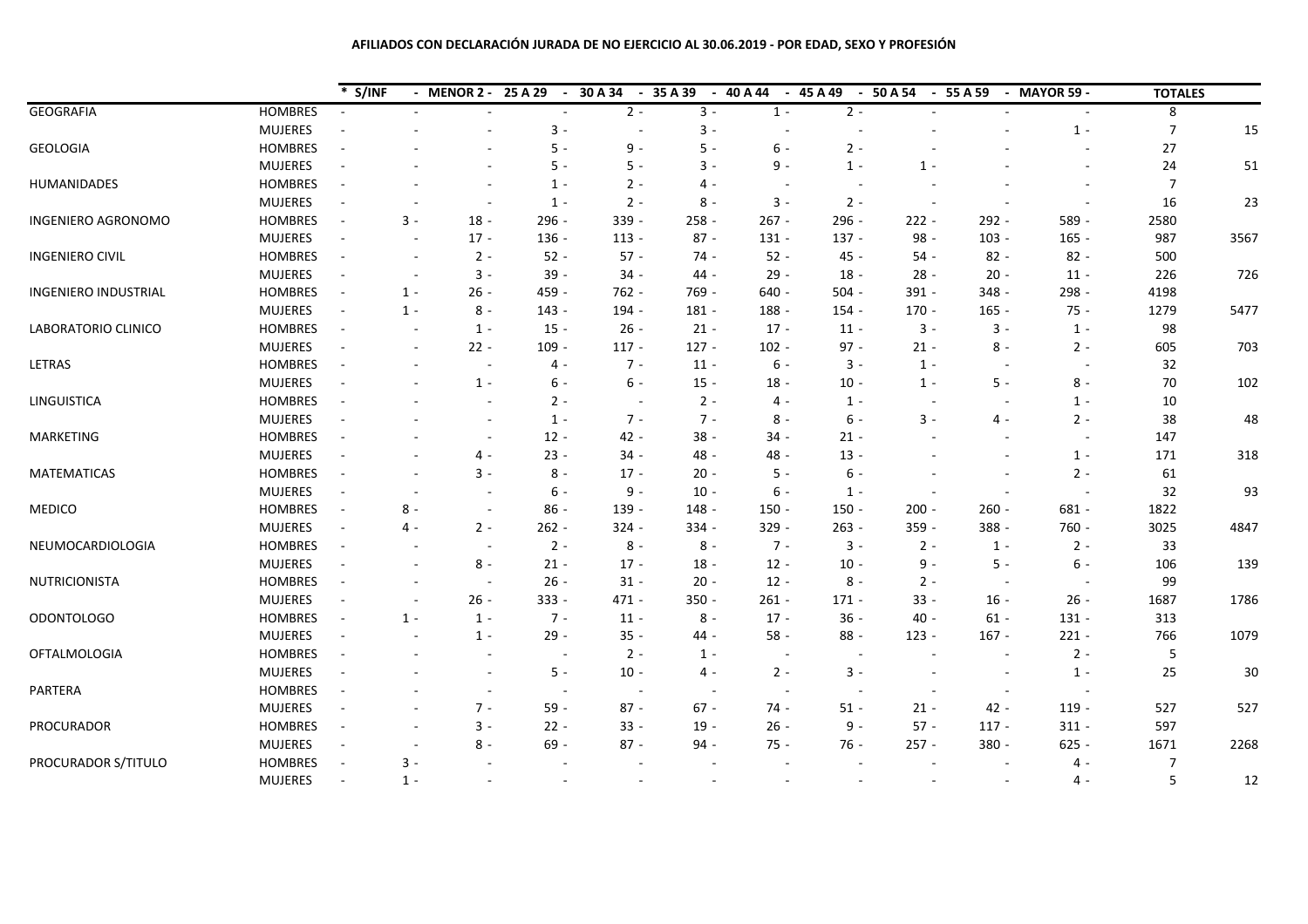# **AFILIADOS CON DECLARACIÓN JURADA DE NO EJERCICIO AL 30.06.2019 - POR EDAD, SEXO Y PROFESIÓN**

|                             |                | $*$ S/INF                |                          | - MENOR 2 - | 25 A 29<br>$\overline{a}$ | 30 A 34   | 35 A 39<br>$\blacksquare$ | 40 A 44   | 45A49<br>$\overline{\phantom{a}}$ | 50 A 54<br>$\overline{\phantom{a}}$ | 55 A 59                  | <b>MAYOR 59 -</b>        | <b>TOTALES</b> |       |
|-----------------------------|----------------|--------------------------|--------------------------|-------------|---------------------------|-----------|---------------------------|-----------|-----------------------------------|-------------------------------------|--------------------------|--------------------------|----------------|-------|
| <b>PSICOLOGIA</b>           | <b>HOMBRES</b> |                          |                          | $15 -$      | $163 -$                   | $233 -$   | $202 -$                   | $157 -$   | $96 -$                            | $39 -$                              | $15 -$                   | $18 -$                   | 938            |       |
|                             | <b>MUJERES</b> | $\overline{\phantom{a}}$ | $\overline{\phantom{a}}$ | $151 -$     | $905 -$                   | $1219 -$  | $1068 -$                  | $879 -$   | $629 -$                           | $128 -$                             | $85 -$                   | $78 -$                   | 5142           | 6080  |
| PSICOMOTRICIDAD             | <b>HOMBRES</b> | $\overline{\phantom{a}}$ |                          | $\sim$      | $2 -$                     | $6 -$     | $\sim$                    | $2 -$     | $1 -$                             | $1 -$                               | $\overline{\phantom{a}}$ | $\overline{\phantom{a}}$ | 12             |       |
|                             | <b>MUJERES</b> | $\overline{\phantom{a}}$ | $\sim$                   | $22 -$      | $150 -$                   | $175 -$   | 78 -                      | $48 -$    | $22 -$                            | $7 -$                               | $3 -$                    | $1 -$                    | 506            | 518   |
| PSICOPEDAGOGIA              | <b>HOMBRES</b> | $\overline{\phantom{a}}$ |                          |             |                           |           |                           |           |                                   |                                     |                          |                          |                |       |
|                             | <b>MUJERES</b> |                          | $\overline{\phantom{a}}$ | $8 -$       | $17 -$                    | $19 -$    | $26 -$                    | $9 -$     | $2 -$                             |                                     |                          | $2 -$                    | 83             | 83    |
| <b>QUIMICO FARMACEUTICO</b> | <b>HOMBRES</b> | $\overline{\phantom{a}}$ | $\overline{\phantom{a}}$ | $14 -$      | $82 -$                    | $126 -$   | $93 -$                    | $62 -$    | $47 -$                            | $35 -$                              | $41 -$                   | $27 -$                   | 527            |       |
|                             | <b>MUJERES</b> |                          | $\overline{a}$           | $20 -$      | $236 -$                   | $346 -$   | $283 -$                   | 199 -     | $178 -$                           | $121 -$                             | $100 -$                  | $64 -$                   | 1547           | 2074  |
| <b>QUIMICO INDUSTRIAL</b>   | <b>HOMBRES</b> | $\overline{\phantom{a}}$ | $\overline{\phantom{a}}$ | 4 -         | $57 -$                    | $93 -$    | $76 -$                    | $79 -$    | $91 -$                            | $56 -$                              | $86 -$                   | $140 -$                  | 682            |       |
|                             | <b>MUJERES</b> | $\blacksquare$           | $1 -$                    | $7 -$       | $117 -$                   | $175 -$   | 134 -                     | $88 -$    | $71 -$                            | $36 -$                              | $31 -$                   | $33 -$                   | 693            | 1375  |
| <b>RADIOLOGIA</b>           | <b>HOMBRES</b> | $\overline{\phantom{a}}$ |                          | $9 -$       | $30 -$                    | $40 -$    | $24 -$                    | $20 -$    | $18 -$                            | $13 -$                              | $7 -$                    | $21 -$                   | 182            |       |
|                             | <b>MUJERES</b> | $\overline{\phantom{a}}$ | $\overline{\phantom{a}}$ | $29 -$      | $74 -$                    | $56 -$    | $35 -$                    | $32 -$    | $26 -$                            | $23 -$                              | $21 -$                   | $22 -$                   | 318            | 500   |
| RELACIONES INTERNACIONALES  | <b>HOMBRES</b> | $\overline{\phantom{a}}$ | $\overline{\phantom{a}}$ | $27 -$      | $214 -$                   | $229 -$   | $136 -$                   | $100 -$   | $59 -$                            | $9 -$                               | $7 -$                    | $3 -$                    | 784            |       |
|                             | <b>MUJERES</b> | $\overline{a}$           | $\sim$                   | $65 -$      | 456 -                     | $381 -$   | $285 -$                   | $160 -$   | $112 -$                           | $13 -$                              | $2 -$                    | $5 -$                    | 1479           | 2263  |
| <b>RELACIONES LABORALES</b> | <b>HOMBRES</b> | $\overline{\phantom{a}}$ | $\sim$                   | $5 -$       | $37 -$                    | $27 -$    | $21 -$                    | $18 -$    | $15 -$                            | $12 -$                              | $5 -$                    | $4 -$                    | 144            |       |
|                             | <b>MUJERES</b> | $\overline{\phantom{a}}$ | $\overline{\phantom{a}}$ | $40 -$      | $166 -$                   | $128 -$   | $75 -$                    | $49 -$    | $28 -$                            | $15 -$                              | $13 -$                   | $16 -$                   | 530            | 674   |
| SOCIOLOGIA                  | <b>HOMBRES</b> | $\overline{\phantom{a}}$ | $\overline{a}$           |             | $30 -$                    | 46 -      | 48 -                      | $43 -$    | $24 -$                            | $7 -$                               |                          | 4 -                      | 202            |       |
|                             | <b>MUJERES</b> |                          |                          | $4 -$       | $71 -$                    | $137 -$   | $88 -$                    | $85 -$    | $60 -$                            | $7 -$                               | $8 -$                    | $12 -$                   | 472            | 674   |
| TECNOLOGIA ODONTOLOGICA     | <b>HOMBRES</b> | $\overline{\phantom{a}}$ | $\overline{\phantom{a}}$ | $2 -$       | $21 -$                    | $42 -$    | $32 -$                    | $34 -$    | $13 -$                            | 6 -                                 | $1 -$                    | $\overline{\phantom{a}}$ | 151            |       |
|                             | <b>MUJERES</b> | $\overline{\phantom{a}}$ | $\sim$                   | $14 -$      | $81 -$                    | $143 -$   | $101 -$                   | $85 -$    | $50 -$                            | $2 -$                               | $2 -$                    |                          | 478            | 629   |
| <b>TRABAJO SOCIAL</b>       | <b>HOMBRES</b> | ÷,                       | $\overline{\phantom{a}}$ | $1 -$       | $28 -$                    | 44 -      | $44 -$                    | $24 -$    | $13 -$                            | $5 -$                               | $2 -$                    | $3 -$                    | 164            |       |
|                             | <b>MUJERES</b> | ٠                        | $\sim$                   | $18 -$      | $261 -$                   | $411 -$   | $345 -$                   | $185 -$   | $154 -$                           | $22 -$                              | $23 -$                   | $32 -$                   | 1451           | 1615  |
| <b>TRADUCTOR PUBLICO</b>    | <b>HOMBRES</b> | $\overline{\phantom{a}}$ | $\overline{\phantom{a}}$ | $\sim$      | $8 -$                     | $10 -$    | $3 -$                     | $3 -$     | 4 -                               | $2 -$                               | $2 -$                    | $2 -$                    | 34             |       |
|                             | <b>MUJERES</b> | $\overline{\phantom{a}}$ |                          | $7 -$       | $47 -$                    | 49 -      | $32 -$                    | $47 -$    | $25 -$                            | $5 -$                               | 4 -                      | $8 -$                    | 224            | 258   |
| <b>TURISMO</b>              | <b>HOMBRES</b> | $\overline{\phantom{a}}$ | $\overline{\phantom{a}}$ | $8 -$       | $19 -$                    | $21 -$    | $6 -$                     | $3 -$     | $3 -$                             | <b>.</b>                            |                          |                          | 60             |       |
|                             | <b>MUJERES</b> | $\blacksquare$           | $\overline{\phantom{a}}$ | $11 -$      | $87 -$                    | $60 -$    | $9 -$                     | $4 -$     | $5 -$                             | 4 -                                 | $1 -$                    | $1 -$                    | 182            | 242   |
| VETERINARIO                 | <b>HOMBRES</b> | $\blacksquare$           | $1 -$                    |             | $30 -$                    | $70 -$    | $41 -$                    | $53 -$    | $47 -$                            | $67 -$                              | $112 -$                  | $306 -$                  | 727            |       |
|                             | <b>MUJERES</b> | $\overline{\phantom{a}}$ | $2 -$                    | $\sim$      | 49 -                      | $80 -$    | $91 -$                    | $70 -$    | $75 -$                            | $52 -$                              | $112 -$                  | 185 -                    | 716            | 1443  |
|                             | <b>HOMBRES</b> | $\sim$                   | $22 -$                   | $396 -$     | 3973 -                    | $5231 -$  | 4592 -                    | $3704 -$  | $2772 -$                          | $2136 -$                            | $2173 -$                 | $3519 -$                 | 28518          |       |
|                             | <b>MUJERES</b> | $\overline{\phantom{a}}$ | $15 -$                   | 996 -       | 7900 -                    | $10145 -$ | $9154 -$                  | 7031 -    | 5234 -                            | 3475 -                              | $3167 -$                 | 4341 -                   | 51458          |       |
| <b>TOTALES</b>              |                |                          | $37 -$                   | 1392 -      | 11873 -                   | 15376 -   | 13746 -                   | $10735 -$ | $8006 -$                          | $5611 -$                            | 5340 -                   | 7860 -                   |                | 79976 |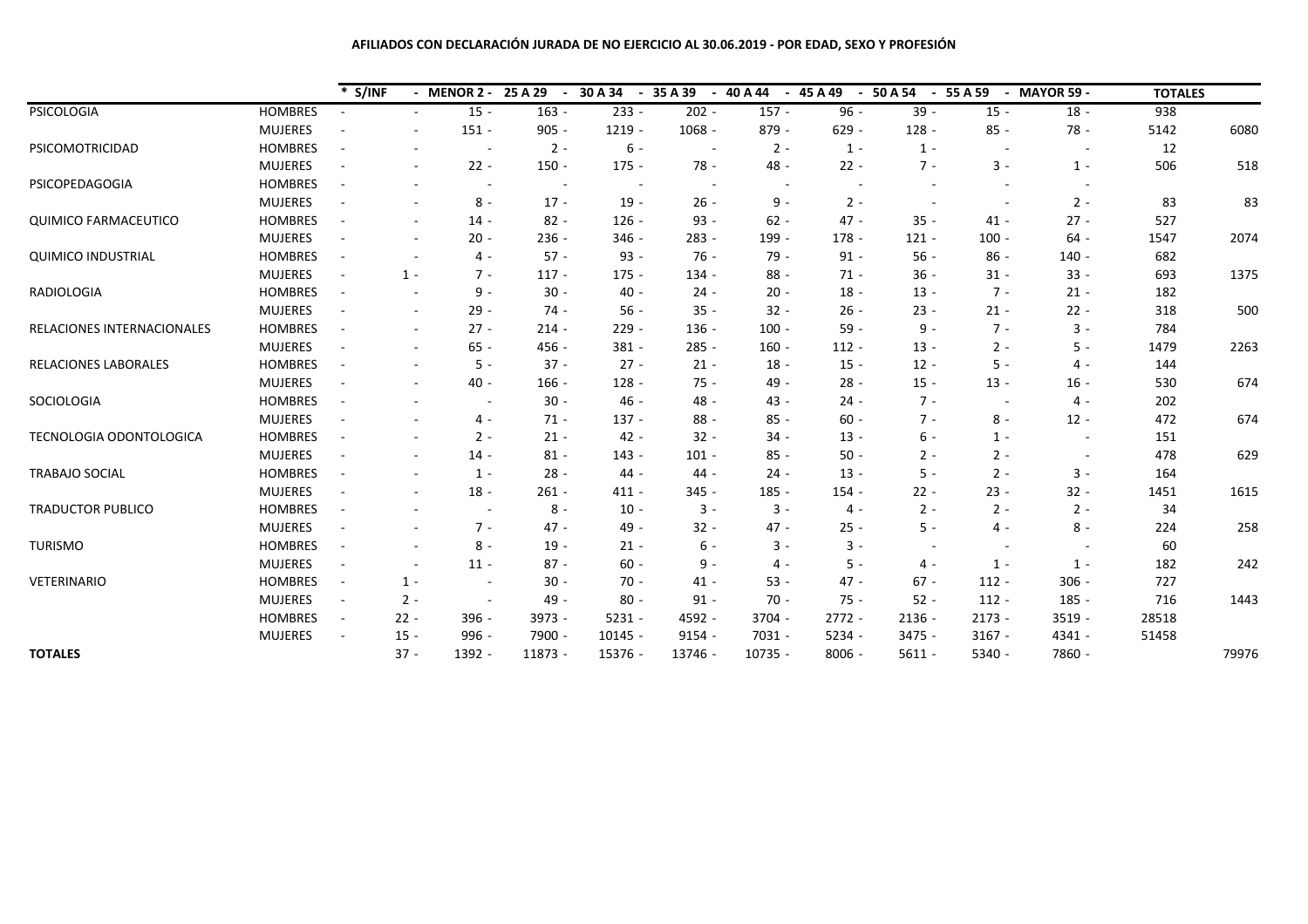## **AFILIADOS CON DECLARACIÓN JURADA DE NO EJERCICIO AL 31.12.2019 - POR EDAD, SEXO Y PROFESIÓN**

|                             |                                  | *<br>S/INF                         |                                                      | MENOR 25                                             | $-25A29$                 | 30 A 34                  | 35 A 39                       | 40 A 44                  | 45 A 49                            | 50 A 54                            | 55 A 59                           | MAYOR 59                   | <b>TOTALES</b>        |       |
|-----------------------------|----------------------------------|------------------------------------|------------------------------------------------------|------------------------------------------------------|--------------------------|--------------------------|-------------------------------|--------------------------|------------------------------------|------------------------------------|-----------------------------------|----------------------------|-----------------------|-------|
| ABOGADO                     | <b>HOMBRES</b><br><b>MUJERES</b> | $\sim$<br>×.                       | $3 -$<br>$3 -$                                       | $\sim$<br>$4 -$                                      | $73 -$<br>$173 -$        | 154<br>$523 -$           | 194 -<br>$613 -$              | 192<br>$606 -$           | 158<br>449 -                       | $200 -$<br>$503 -$                 | 179 -<br>$371 -$                  | 303<br>562                 | 1456<br>3807          | 5263  |
| AGRIMENSOR                  | <b>HOMBRES</b>                   | $\sim$                             | $\overline{\phantom{a}}$                             | $\overline{\phantom{a}}$                             | $2 -$                    | $1 -$                    | $\sim$                        | $3 -$                    | $1 -$                              | $12 -$                             | $9 -$                             | $12 -$                     | 40                    |       |
| ARQUITECTO                  | <b>MUJERES</b><br>HOMBRES        | $\sim$<br>$\overline{\phantom{a}}$ | ٠<br>$1 -$                                           | $\overline{\phantom{a}}$<br>$2 -$                    | 86                       | $1 -$<br>$127 -$         | $2 -$<br>$146 -$              | $1 -$<br>$181 -$         | $4 -$<br>177                       | $3 -$<br>$169 -$                   | $3 -$<br>$123 -$                  | $6\overline{6}$<br>$156 -$ | 20<br>1168            | 60    |
|                             | <b>MUJERES</b>                   | $\sim$                             | ×                                                    | $8 -$                                                | $239 -$                  | $242 -$                  | $232 -$                       | $257 -$                  | $240 -$                            | $179 -$                            | $127 -$                           | 114                        | 1638                  | 2806  |
| <b>BIBLIOTECOLOGO</b>       | HOMBRES<br><b>MUJERES</b>        | $\sim$<br>×                        | $\sim$<br>÷                                          | $\sim$<br>×                                          | $4 -$<br>$19 -$          | $12 -$<br>$45 -$         | $13 -$<br>$62 -$              | $10 -$<br>$68 -$         | $6 -$<br>$65 -$                    | $6 -$<br>$22 -$                    | $2 -$<br>$30 -$                   | $6 -$<br>$37 -$            | 59<br>348             | 407   |
| CIENCIA POLITICA            | HOMBRES                          | $\sim$                             | $\overline{\phantom{a}}$                             | $1 -$                                                | $20 -$                   | $35 -$                   | $34 -$                        | $31 -$                   | $18 -$                             | $6 -$                              | $6 -$                             | $5 -$                      | 156                   |       |
| CIENCIAS ANTROPOLOGICAS     | <b>MUJERES</b><br><b>HOMBRES</b> | $\sim$<br>$\overline{\phantom{a}}$ | ×.<br>$\sim$                                         | $1 -$<br>$\overline{\phantom{a}}$                    | $28 -$<br>$1 -$          | $36 -$<br>$14 -$         | $41 -$<br>$9 -$               | $31 -$<br>$20 -$         | $8 -$<br>$16 -$                    | $4 -$<br>$2 -$                     | $1 -$<br>$\sim$                   | $6 -$<br>$2 -$             | 156<br>64             | 312   |
|                             | <b>MUJERES</b>                   | $\sim$                             | $\overline{\phantom{a}}$                             | $\overline{\phantom{a}}$                             | $10 -$                   | $19 -$                   | $19 -$                        | $33 -$                   | $28 -$                             | $7 -$                              | $2 -$                             | 4                          | 122                   | 186   |
| <b>CIENCIAS BIOLOGICAS</b>  | HOMBRES<br><b>MUJERES</b>        | ÷.<br>$\sim$                       | $\sim$<br>٠                                          | $4 -$<br>$8 -$                                       | $32 -$<br>$68 -$         | $85 -$<br>$164 -$        | $84 -$<br>$182 -$             | $51 -$<br>$102 -$        | $39 -$<br>$62 -$                   | $6 -$<br>$4 -$                     | $2 -$<br>$2 -$                    | $2 -$<br>1                 | 305<br>593            | 898   |
| CIENCIAS DE LA COMUNICACION | <b>HOMBRES</b>                   | $\sim$                             | $\overline{\phantom{a}}$                             | $13 -$                                               | 224                      | 324                      | $291 -$                       | 180                      | $77 -$                             | 18                                 | $13 -$                            | $3 -$                      | 1143                  |       |
| <b>CIENCIAS HISTORICAS</b>  | <b>MUJERES</b><br><b>HOMBRES</b> | $\sim$                             | $\overline{\phantom{a}}$<br>$\overline{\phantom{a}}$ | $72 -$<br>$\overline{\phantom{a}}$                   | $670 -$<br>$2 -$         | 788 -<br>$5 -$           | $670 -$<br>$6 -$              | $381 -$<br>$4 -$         | $123 -$<br>$3 -$                   | $16 -$<br>$3 -$                    | $8 -$<br>$\sim$                   | $7 -$<br>$3 -$             | 2735<br>26            | 3878  |
|                             | <b>MUJERES</b>                   | $\sim$                             | ×                                                    | ×.                                                   |                          | $6 -$                    | $6 -$                         | $5 -$                    | $3 -$                              | $2 -$                              | $3 -$                             | $4 -$                      | 29                    | 55    |
| CONTADOR                    | HOMBRES<br><b>MUJERES</b>        | $\overline{\phantom{a}}$<br>$\sim$ | $1 -$<br>×                                           | $160 -$<br>$317 -$                                   | 1278 -<br>$1622 -$       | 1342 -<br>1835 -         | $1092 -$<br>$1619 -$          | $901 -$<br>$1217 -$      | 665 -<br>$861 -$                   | 432 -<br>$517 -$                   | $369 -$<br>$425 -$                | 380<br>339                 | 6620<br>8752          | 15372 |
| DISE\O                      | <b>HOMBRES</b>                   | ÷.                                 | $\overline{\phantom{a}}$                             | $7 -$                                                | 45                       | $68 -$                   | 46 -                          | $17 -$                   | $6 -$                              | $1 -$                              | $1 -$                             |                            | 191                   |       |
| <b>EDUCACION</b>            | <b>MUJERES</b><br><b>HOMBRES</b> | ×<br>$\overline{\phantom{a}}$      | ٠<br>$\sim$                                          | $45 -$<br>$\overline{\phantom{a}}$                   | $216 -$<br>$3 -$         | $261 -$<br>$10 -$        | $126 -$<br>$13 -$             | $56 -$<br>$15 -$         | $5 -$<br>$13 -$                    | $1 -$<br>$4 -$                     | $\overline{\phantom{a}}$<br>$2 -$ | $10 -$                     | 710<br>70             | 901   |
|                             | <b>MUJERES</b>                   | $\sim$                             | ×.                                                   | $11 -$                                               | $70 -$                   | $57 -$                   | $55 -$                        | $36 -$                   | $24 -$                             | $18 -$                             | $15 -$                            | $28 -$                     | 314                   | 384   |
| <b>EDUCACION FISICA</b>     | <b>HOMBRES</b><br><b>MUJERES</b> | $\sim$<br>$\sim$                   | $\overline{\phantom{a}}$<br>$\overline{\phantom{a}}$ | 49 -<br>$60 -$                                       | 445 -<br>$304 -$         | $519 -$<br>$377 -$       | $381 -$<br>$241 -$            | $123 -$<br>$78 -$        | $28 -$<br>$20 -$                   | $16 -$<br>$10 -$                   | $5 -$<br>$4 -$                    | $3 -$<br>$2 -$             | 1569<br>1096          | 2665  |
| ENFERMERA/O                 | HOMBRES                          | $\sim$                             |                                                      | $2 -$                                                | 44                       | 110                      | $181 -$                       | 143                      | 100                                | 66                                 | $50 -$                            | $55 -$                     | 751                   |       |
| <b>ESTADISTICA</b>          | <b>MUJERES</b><br>HOMBRES        | $\sim$<br>$\sim$                   | $3 -$<br>$\overline{\phantom{a}}$                    | $11 -$<br>$\sim$                                     | $337 -$<br>$3 -$         | $892 -$<br>$10 -$        | $1165 -$<br>$8 -$             | $953 -$<br>$6 -$         | $869 -$<br>$1 -$                   | $691 -$<br>$\sim$                  | 479 -<br>$\sim$                   | $863 -$                    | 6263<br>28            | 7014  |
|                             | <b>MUJERES</b>                   | ×                                  |                                                      | ×                                                    | $3 -$                    | $14 -$                   | $13 -$                        | $10 -$                   |                                    | ×                                  |                                   |                            | 40                    | 68    |
| <b>FILOSOFIA</b>            | HOMBRES<br><b>MUJERES</b>        | $\sim$<br>÷.                       | $\sim$<br>×.                                         | $2 -$<br>×.                                          | $3 -$<br>$4 -$           | $11 -$<br>$15 -$         | $15 -$<br>$15 -$              | $13 -$<br>$5 -$          | $6 -$<br>$7 -$                     | $\sim$<br>$2 -$                    | $2 -$<br>$3 -$                    | $4 -$<br>5                 | 56<br>56              | 112   |
| <b>FISICA</b>               | <b>HOMBRES</b>                   | $\overline{\phantom{a}}$           | $\overline{\phantom{a}}$                             | $\overline{\phantom{a}}$                             | 12                       | $10 -$                   | $24 -$                        | $7 -$                    | $5 -$                              | $2 -$                              | $1 -$                             |                            | 61                    |       |
| <b>FISIOTERAPIA</b>         | <b>MUJERES</b><br>HOMBRES        | $\sim$<br>$\sim$                   | $\overline{\phantom{a}}$<br>$\overline{\phantom{a}}$ | $\overline{\phantom{a}}$<br>$5 -$                    | $6 -$<br>$30 -$          | $11 -$<br>43 -           | $4$ -<br>$31 -$               | $6 -$<br>$32 -$          | ÷<br>$20 -$                        | ×<br>$8 -$                         | ×<br>$2 -$                        | $1 -$                      | 27<br>172             | 88    |
|                             | <b>MUJERES</b>                   | ×                                  | $\overline{\phantom{a}}$                             | $25 -$                                               | $102 -$                  | $92 -$                   | $82 -$                        | $84 -$                   | $71 -$                             | $20 -$                             | $19 -$                            | 11                         | 506                   | 678   |
| <b>FONOAUDIOLOGIA</b>       | HOMBRES<br><b>MUJERES</b>        | $\overline{\phantom{a}}$<br>×      | $\sim$<br>×                                          | $\sim$<br>$2 -$                                      | $4 -$                    | $10 -$                   | $\sim$<br>$11 -$              | $\sim$<br>$14 -$         | $\sim$<br>$11 -$                   | ÷.<br>$1 -$                        | $\sim$<br>×.                      | $4 -$                      | 57                    | 57    |
| <b>GEOGRAFIA</b>            | <b>HOMBRES</b>                   | $\sim$                             | $\overline{\phantom{a}}$                             | $\overline{\phantom{a}}$                             | $\sim$                   | $3 -$                    | $3 -$                         | $1 -$                    | $2 -$                              | $\overline{\phantom{a}}$           | $\overline{\phantom{a}}$          |                            | 9                     |       |
| <b>GEOLOGIA</b>             | <b>MUJERES</b><br>HOMBRES        | $\sim$<br>$\overline{\phantom{a}}$ | ×<br>$\overline{\phantom{a}}$                        | ×.<br>$\overline{\phantom{a}}$                       | $3 -$<br>4 -             | ×<br>$8 -$               | $3 -$<br>$6 -$                | ×<br>$7 -$               | ×,<br>$2 -$                        | ×.<br>÷                            | ×.                                | $\mathbf{1}$               | $\overline{7}$<br>27  | 16    |
|                             | <b>MUJERES</b>                   | $\sim$                             | $\overline{\phantom{a}}$                             | $\overline{\phantom{a}}$                             | $5 -$                    | $4 -$                    | $3 -$                         | $10 -$                   | $1 -$                              | $1 -$                              | ×                                 |                            | 24                    | 51    |
| HUMANIDADES                 | <b>HOMBRES</b><br><b>MUJERES</b> | $\sim$<br>×                        |                                                      | $1 -$                                                | $2 -$<br>$1 -$           | $2 -$<br>$2 -$           | $3 -$<br>$8 -$                | $2 -$<br>$4 -$           | $1 -$                              | $1 -$                              |                                   | 1                          | 10<br>18              | 28    |
| INGENIERO AGRONOMO          | HOMBRES                          | $\sim$                             | $3 -$                                                | $19 -$                                               | 293 -                    | $368 -$                  | $253 -$                       | $274 -$                  | 294 -                              | $214 -$                            | $287 -$                           | $611 -$                    | 2616                  |       |
| <b>INGENIERO CIVIL</b>      | <b>MUJERES</b><br><b>HOMBRES</b> | ÷.<br>$\sim$                       | $\overline{\phantom{a}}$                             | $16 -$<br>$3 -$                                      | $143 -$<br>46 -          | $130 -$<br>$56 -$        | $74 -$<br>$79 -$              | $132 -$<br>$54 -$        | $137 -$<br>$41 -$                  | $104 -$<br>$62 -$                  | $103 -$<br>$72 -$                 | 175<br>$90 -$              | 1014<br>503           | 3630  |
|                             | <b>MUJERES</b>                   | $\sim$                             |                                                      | $1 -$                                                | $34 -$                   | $41 -$                   | 43 -                          | $35 -$                   | $15 -$                             | $27 -$                             | $22 -$                            | 12                         | 230                   | 733   |
| <b>INGENIERO INDUSTRIAL</b> | HOMBRES<br><b>MUJERES</b>        | $\sim$<br>$\sim$                   | $1 -$<br>$1 -$                                       | $31 -$<br>$11 -$                                     | 485<br>$141 -$           | 801<br>$207 -$           | 783 -<br>$186 -$              | 650<br>$179 -$           | 537<br>$166 -$                     | 401<br>$170 -$                     | 360<br>$174 -$                    | $325 -$<br>$82 -$          | 4374<br>1317          | 5691  |
|                             | <b>HOMBRES</b>                   | $\overline{\phantom{a}}$           | $\overline{\phantom{a}}$                             | $1 -$                                                | $13 -$                   | $27 -$                   | $20 -$                        | $17 -$                   | $15 -$                             | $4 -$                              | $3 -$                             | $1 -$                      | 101                   |       |
| LABORATORIO CLINICO         |                                  |                                    |                                                      |                                                      |                          |                          |                               |                          |                                    |                                    |                                   |                            |                       |       |
|                             | <b>MUJERES</b>                   | ÷.<br>$\sim$                       | ×.<br>$\overline{\phantom{a}}$                       | $19 -$<br>$1 -$                                      | $105 -$<br>$3 -$         | $125 -$                  | $122 -$<br>$11 -$             | $104 -$<br>$5 -$         | $108 -$<br>$4 -$                   | $21 -$<br>$1 -$                    | $8 -$<br>$\sim$                   | $2$ -                      | 614                   | 715   |
| LETRAS                      | HOMBRES<br><b>MUJERES</b>        | $\sim$                             | ×                                                    | ×                                                    | $7 -$                    | $8 -$<br>$6 -$           | $16 -$                        | $17 -$                   | $13 -$                             | $1 -$                              | $5 -$                             | $8 \cdot$                  | 33<br>73              | 106   |
| LINGUISTICA                 | <b>HOMBRES</b><br><b>MUJERES</b> | $\overline{\phantom{a}}$<br>$\sim$ | $\overline{\phantom{a}}$                             | $1 -$<br>÷                                           | $2 -$<br>$1 -$           | $7 -$                    | $2 -$<br>$8 -$                | $3 -$<br>$9 -$           | $2 -$<br>$5 -$                     | $3 -$                              | $4 -$                             | $1 -$<br>$3 -$             | 11<br>40              | 51    |
| MARKETING                   | HOMBRES                          |                                    |                                                      |                                                      | $10 -$                   | 46 -                     | $37 -$                        | $35 -$                   | $23 -$                             |                                    |                                   |                            | 151                   |       |
|                             | <b>MUJERES</b>                   | S/INF                              |                                                      | - $MENOR$ 25<br>$1 -$                                | $-25A29$<br>$27 -$       | $-30A34$<br>$34 -$       | 35 A 39<br>$52 -$             | 40 A 44<br>$50 -$        | 45 A 49<br>$16 -$                  | $-50A54$                           | $-55A59$                          | - MAYOR 59<br>1            | <b>TOTALES</b><br>181 | 332   |
| MATEMATICAS                 | <b>HOMBRES</b>                   | $\overline{\phantom{a}}$           | $\overline{\phantom{a}}$                             | $1 -$                                                | $9 -$                    | $16 -$                   | $21 -$                        | $7 -$                    | $6 -$                              | ÷,                                 |                                   | $2 -$                      | 62                    |       |
| MEDICO                      | <b>MUJERES</b><br>HOMBRES        | $\sim$                             | $8 -$                                                | ×.<br>$1 -$                                          | $5 -$<br>95              | $9 -$<br>149 -           | $10 -$<br>$150 -$             | $6 -$<br>$156 -$         | $1 -$<br>150                       | ×,<br>$188 -$                      | $274 -$                           | 696                        | 31<br>1867            | 93    |
|                             | <b>MUJERES</b>                   |                                    | $4 -$                                                | $2 -$                                                | $264 -$                  | $320 -$                  | $357 -$                       | $332 -$                  | $261 -$                            | $344 -$                            | 393 -                             | 804                        | 3081                  | 4948  |
| NEUMOCARDIOLOGIA            | <b>HOMBRES</b><br><b>MUJERES</b> | $\sim$<br>×                        | $\overline{\phantom{a}}$                             | $6 -$                                                | $2 -$<br>$22 -$          | $4 -$<br>$20 -$          | $12 -$<br>$18 -$              | $6 -$<br>$13 -$          | $4 -$<br>$8 -$                     | $2 -$<br>$11 -$                    | $1 -$<br>$5 -$                    | $2 -$<br>$6 -$             | 33<br>109             | 142   |
| NUTRICIONISTA               | HOMBRES                          | $\sim$                             | $\overline{\phantom{a}}$                             | $\overline{\phantom{a}}$                             | $20 -$                   | $35 -$                   | $21 -$                        | $12 -$                   | $7 -$                              | $4 -$                              | $\sim$                            |                            | 99                    |       |
| <b>ODONTOLOGO</b>           | <b>MUJERES</b><br><b>HOMBRES</b> | $\sim$<br>$\sim$                   | $\mathcal{L}_{\mathcal{A}}$<br>$1 -$                 | $15 -$<br>$1 -$                                      | $307 -$<br>$10 -$        | 478 -<br>$10 -$          | $365 -$<br>$7 -$              | $269 -$<br>$18 -$        | $183 -$<br>$30 -$                  | $38 -$<br>46 -                     | $16 -$<br>$54 -$                  | $28 -$<br>$137 -$          | 1699<br>314           | 1798  |
|                             | <b>MUJERES</b>                   | $\sim$                             | $\sim$                                               | $2 -$                                                | $32 -$                   | $36 -$                   | $46 -$                        | $55 -$                   | $86 -$                             | $115 -$                            | $170 -$                           | $233 -$                    | 775                   | 1089  |
| OFTALMOLOGIA                | HOMBRES<br><b>MUJERES</b>        | $\sim$<br>$\sim$                   | $\sim$<br>$\sim$                                     | $\sim$<br>×                                          | $3 -$                    | $2 -$<br>$11 -$          | $1 -$<br>$5 -$                | $3 -$                    | $\overline{\phantom{a}}$<br>$2 -$  | $\sim$                             | ×                                 | $2 -$<br>$1 -$             | 5<br>25               | 30    |
| PARTERA                     | HOMBRES                          | $\overline{\phantom{a}}$           | $\overline{\phantom{a}}$                             | $\overline{\phantom{a}}$                             | $\overline{\phantom{a}}$ | $\overline{\phantom{a}}$ | $\overline{\phantom{a}}$      | $\overline{\phantom{a}}$ | $\overline{\phantom{a}}$           | $\overline{\phantom{a}}$           | $\overline{\phantom{a}}$          |                            |                       |       |
| PROCURADOR                  | <b>MUJERES</b><br>HOMBRES        | $\sim$<br>$\sim$                   | $\overline{\phantom{a}}$<br>$\overline{\phantom{a}}$ | $2 -$<br>$2 -$                                       | $56 -$<br>$26 -$         | $86 -$<br>$36 -$         | $70 -$<br>$23 -$              | $75 -$<br>$25 -$         | $53 -$<br>$9 -$                    | $23 -$<br>$52 -$                   | $38 -$<br>$115 -$                 | $125 -$<br>$319 -$         | 528<br>607            | 528   |
|                             | <b>MUJERES</b>                   | $\sim$                             | $\sim$                                               | $5 -$                                                | $69 -$                   | $109 -$                  | $96 -$                        | $87 -$                   | $71 -$                             | $229 -$                            | $383 -$                           | 661                        | 1710                  | 2317  |
| PROCURADOR S/TITULO         | HOMBRES<br><b>MUJERES</b>        | $\sim$<br>$\sim$                   | $3 -$<br>$1 -$                                       | $\overline{\phantom{a}}$<br>$\overline{\phantom{a}}$ | ×                        | ٠                        | $\overline{\phantom{a}}$<br>÷ | ÷                        | $\overline{\phantom{a}}$<br>÷      | $\overline{\phantom{a}}$<br>$\sim$ | ×                                 | $4 -$<br>$4 -$             | 7<br>5                | 12    |
| PSICOLOGIA                  | HOMBRES                          | $\sim$                             | $\sim$                                               | $17 -$                                               | $151 -$                  | $227 -$                  | $224 -$                       | $160 -$                  | $109 -$                            | $42 -$                             | $13 -$                            | $21 -$                     | 964                   |       |
| PSICOMOTRICIDAD             | <b>MUJERES</b><br>HOMBRES        | ×<br>$\overline{\phantom{a}}$      | ٠<br>$\overline{\phantom{a}}$                        | $134 -$<br>$\overline{\phantom{a}}$                  | $882 -$<br>$2 -$         | $1242 -$<br>$5 -$        | $1109 -$<br>$2 -$             | $930 -$<br>$1 -$         | $688 -$<br>$2 -$                   | $134 -$<br>$1 -$                   | $93 -$<br>$\sim$                  | 86                         | 5298<br>13            | 6262  |
|                             | <b>MUJERES</b>                   | $\sim$<br>$\sim$                   | $\sim$<br>$\overline{\phantom{a}}$                   | $12 -$<br>$\overline{\phantom{a}}$                   | $153 -$<br>$\sim$        | $185 -$                  | $92 -$<br>$\sim$              | $48 -$                   | $22 -$<br>$\overline{\phantom{a}}$ | $9 -$<br>$\sim$                    | $2 -$<br>$\sim$                   | $1$ .                      | 524                   | 537   |
| PSICOPEDAGOGIA              | <b>HOMBRES</b><br><b>MUJERES</b> | $\sim$                             | ×                                                    | $9 -$                                                | $20 -$                   | $17 -$                   | $27 -$                        | $10 -$                   | $3 -$                              | ×                                  | ×                                 | $2 -$                      | 88                    | 88    |
| QUIMICO FARMACEUTICO        | HOMBRES                          | $\sim$                             | $\sim$                                               | $11 -$                                               | $81 -$                   | $120 -$                  | $100 -$                       | $64$ -                   | 46 -                               | $38 -$                             | $41 -$                            | $32 -$                     | 533                   |       |
| <b>QUIMICO INDUSTRIAL</b>   | <b>MUJERES</b><br><b>HOMBRES</b> | $\sim$<br>$\sim$                   | ٠<br>$\sim$                                          | $14 -$<br>$3 -$                                      | $213 -$<br>69            | $374 -$<br>$92 -$        | $275 -$<br>$77 -$             | $201 -$<br>$82 -$        | $187 -$<br>$89 -$                  | $125 -$<br>$61 -$                  | $102 -$<br>$73 -$                 | $74 -$<br>$155 -$          | 1565<br>701           | 2098  |
|                             | <b>MUJERES</b>                   | $\sim$                             | $1 -$                                                | $4 -$                                                | $121 -$                  | $185 -$                  | $140 -$                       | $95 -$                   | $68 -$                             | $41 -$                             | $33 -$                            | $35 -$                     | 723                   | 1424  |
| RADIOLOGIA                  | HOMBRES<br><b>MUJERES</b>        | $\sim$<br>$\sim$                   | $\overline{\phantom{a}}$<br>$\epsilon$               | $9 -$<br>$29 -$                                      | $35 -$<br>$86 -$         | 42 -<br>$65 -$           | $24 -$<br>$36 -$              | $24 -$<br>$32 -$         | $20 -$<br>$26 -$                   | $10 -$<br>$25 -$                   | $10 -$<br>$18 -$                  | $21 -$<br>$24 -$           | 195<br>341            | 536   |
| RELACIONES INTERNACIONALES  | HOMBRES                          | $\overline{\phantom{a}}$<br>$\sim$ | $\overline{\phantom{a}}$<br>$\sim$                   | $36 -$<br>$91 -$                                     | $225 -$<br>475 -         | $235 -$                  | $154 -$                       | $105 -$<br>$179 -$       | $65 -$                             | $8 -$<br>$15 -$                    | $7 -$                             | $4 -$                      | 839<br>1586           | 2425  |
| RELACIONES LABORALES        | <b>MUJERES</b><br>HOMBRES        | $\sim$                             | $\overline{\phantom{a}}$                             | $10 -$                                               | 42                       | $404 -$<br>$30 -$        | $287 -$<br>$27 -$             | $23 -$                   | $127 -$<br>$12 -$                  | $15 -$                             | $2 -$<br>$7 -$                    | $6 -$<br>$5 -$             | 171                   |       |
|                             | <b>MUJERES</b>                   | $\sim$<br>$\sim$                   | $\sim$<br>$\overline{\phantom{a}}$                   | $37 -$                                               | $182 -$                  | $150 -$                  | $85 -$                        | $65 -$                   | $32 -$                             | $20 -$                             | $13 -$                            | $17 -$                     | 601                   | 772   |
| SOCIOLOGIA                  | HOMBRES<br><b>MUJERES</b>        | $\sim$                             | $\sim$                                               | $1 -$<br>$4$ -                                       | $28 -$<br>$70 -$         | $51 -$<br>$127 -$        | 49 -<br>$99 -$                | 44 -<br>$89 -$           | $26 -$<br>$61 -$                   | $6 -$<br>$10 -$                    | $1 -$<br>$8 -$                    | $4 -$<br>$13 -$            | 210<br>481            | 691   |
| TECNOLOGIA ODONTOLOGICA     | HOMBRES                          | $\sim$<br>$\sim$                   | $\sim$<br>$\sim$                                     | $1 -$<br>$14 -$                                      | $19 -$                   | $41 -$                   | $33 -$                        | $34 -$                   | $16 -$                             | $7 -$                              | $1 -$                             |                            | 152<br>488            |       |
| TRABAJO SOCIAL              | <b>MUJERES</b><br>HOMBRES        | $\overline{\phantom{a}}$           | $\sim$                                               | $2 -$                                                | $80 -$<br>$24 -$         | $138 -$<br>49            | $104 -$<br>$42 -$             | $91 -$<br>$28 -$         | $57 -$<br>$16 -$                   | $2 -$<br>$5 -$                     | $2 -$<br>$2 -$                    | $3 -$                      | 171                   | 640   |
| <b>TRADUCTOR PUBLICO</b>    | <b>MUJERES</b><br>HOMBRES        | ÷<br>$\sim$                        | ٠<br>$\sim$                                          | $19 -$<br>$\sim$                                     | $243 -$<br>$8 -$         | $412 -$<br>$6 -$         | $350 -$<br>$5 -$              | $210 -$<br>$3 -$         | $163 -$<br>$5 -$                   | $29 -$<br>$1 -$                    | $24 -$<br>$4 -$                   | $33 -$<br>$2 -$            | 1483<br>34            | 1654  |
| <b>TURISMO</b>              | <b>MUJERES</b><br>HOMBRES        | ÷<br>$\overline{\phantom{a}}$      | ÷<br>$\sim$                                          | $8 -$<br>$4 -$                                       | $40 -$<br>$24 -$         | $56 -$<br>$20 -$         | $30 -$<br>$8 -$               | $46 -$<br>$4 -$          | $27 -$<br>$3 -$                    | $8 -$<br>$\overline{\phantom{a}}$  | $4 -$<br>$\overline{\phantom{a}}$ | $10 -$                     | 229<br>63             | 263   |